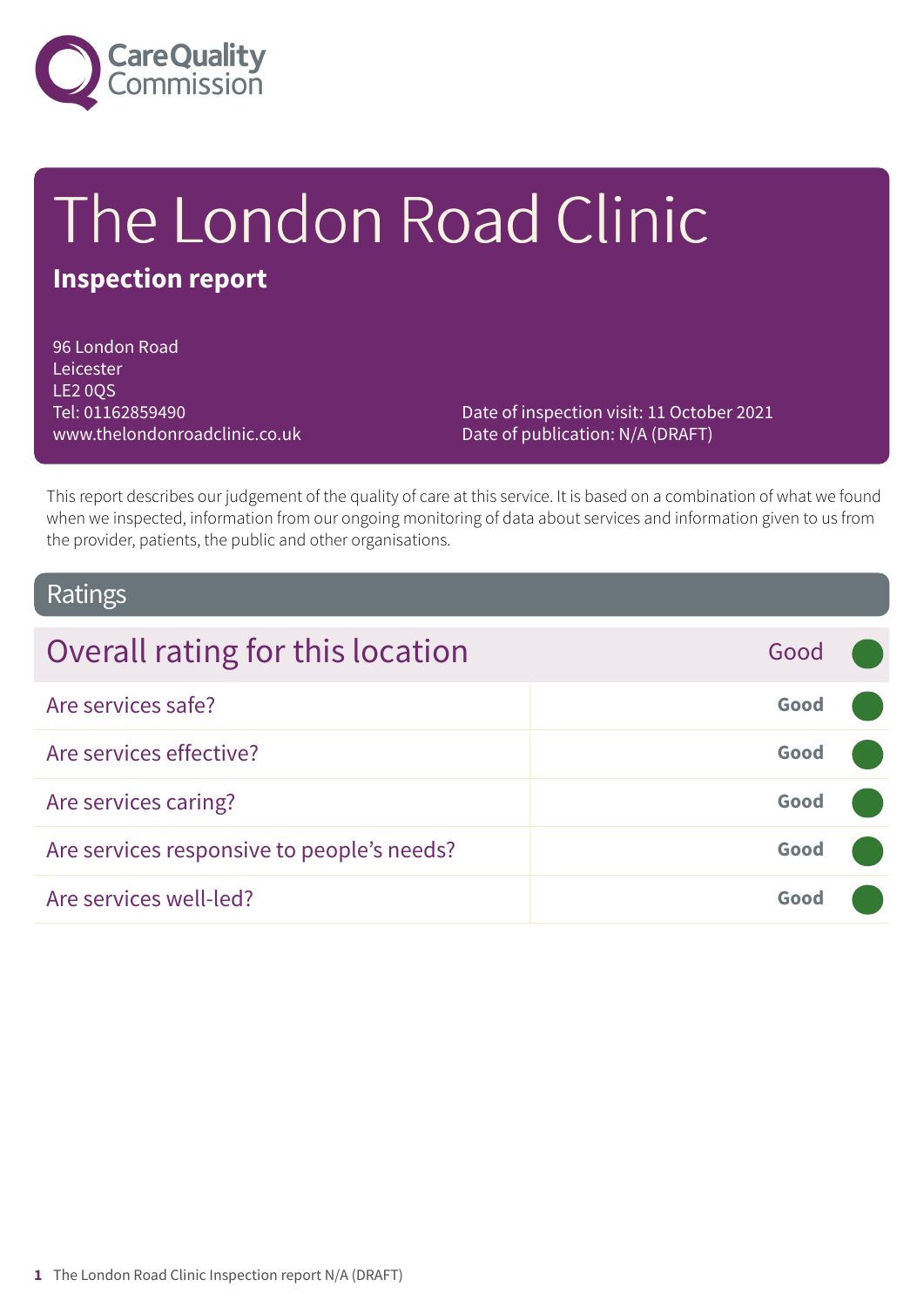# Overall summary

#### **This service is rated as Good overall.**

The key questions are rated as:

Are services safe? – Good

Are services effective? – Good

Are services caring? – Good

Are services responsive? – Good

Are services well-led? – Good

We carried out an announced comprehensive inspection at The London Road Clinic as part of our inspection programme. This was the first inspection of The London Road Clinic.

The London Road Clinic provides care for ear, nose, throat and balance related disorders.

The clinic manager is the registered manager. A registered manager is a person who is registered with the Care Quality Commission to manage the service. Like registered providers, they are 'registered persons'. Registered persons have legal responsibility for meeting the requirements in the Health and Social Care Act 2008 and associated Regulations about how the service is run.

90 people provided feedback about the service during our inspection. Almost all patients were very positive regarding the standard of care they received from staff at the service.

#### **Our key findings were:**

- The service provided care in a way that kept patients safe and protected them from avoidable harm.
- Patients received effective care and treatment that met their needs.
- Staff treated patients with kindness and respect and involved them in decisions about their care.
- The practice organised services to meet patients' needs. Patients could access care and treatment in a timely way. This had continued during the Covid-19 pandemic.
- Effective systems and processes were in place to ensure good governance in accordance with the fundamental standards of care.

The areas where the provider **should** make improvements are:

- Implement regular prescribing audits.
- Undertake regular monitoring of the reporting of near misses.

#### **Dr Rosie Benneyworth BM BS BMedSci MRCGP**

Chief Inspector of Primary Medical Services and Integrated Care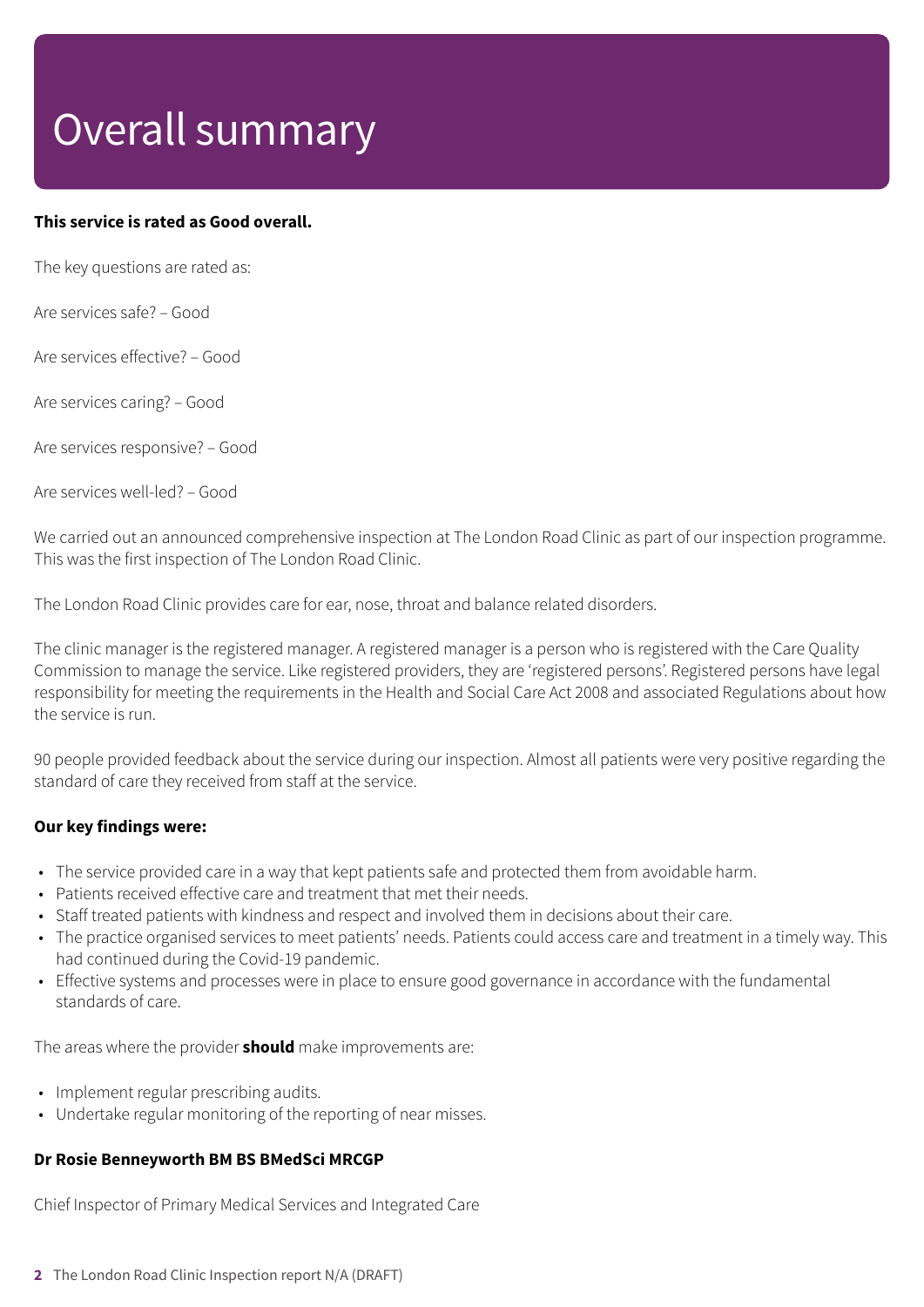### Our inspection team

Our inspection team was led by a CQC lead inspector**.** The team included another CQC inspector and a specialist advisor.

### Background to The London Road Clinic

The London Road Clinic Limited is registered with the Care Quality Commission to provide services from 96 London Road, Leicester, LE2 0QS.

The provider, The London Road Clinic Limited, is registered with the CQC to carry out the regulated activities of treatment of disease, disorder or injury, surgical procedures and diagnostic and screening procedures from the location.

The London Road Clinic provides care for ear, nose, throat and balance related disease, disorders or injuries. Clinical staff also work within the local NHS and private hospitals.

Patients are seen on an appointment basis Monday to Friday 09:00 – 17:00 with late opening until 21:00 on Wednesdays for elective care not emergency care.

The main workforce consists of four consultant Ear, Nose and Throat (ENT) surgeons, two nurses, audiologists, clinical assistants, administrative staff and the clinic manager. The service is located close to Leicester Railway Station and is located on bus routes. Patient treatment rooms are on the ground and first floor and there is an accessible disabled toilet and baby changing facilities available. There are some parking spaces available by prior arrangement.

#### **How we inspected this service**

Before visiting we reviewed a range of information we hold about the service and information which was provided by the provider prior to the inspection taking place.

During the inspection:

- we spoke with staff
- reviewed key documents which support the governance and delivery of the service
- made observations about the areas the service was delivered from

To get to the heart of patients' experiences of care and treatment, we always ask the following five questions:

- Is it safe?
- Is it effective?
- Is it caring?
- Is it responsive to people's needs?
- Is it well-led?

These questions therefore formed the framework for the areas we looked at during the inspection.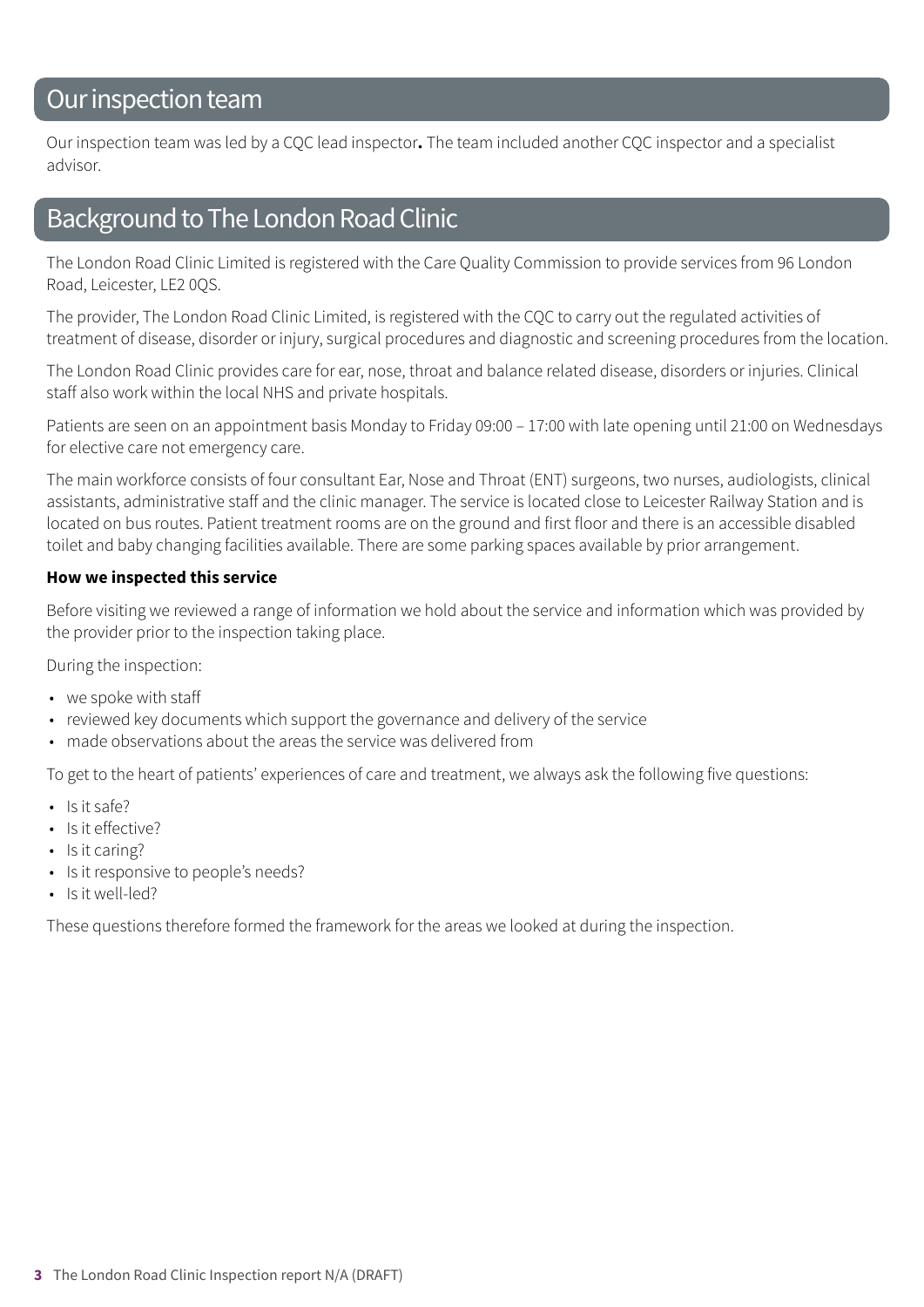# Are services safe?

#### **We rated safe as Good because:**

• The service provided care in a way that kept patients safe and protected them from avoidable harm.

#### **Safety systems and processes**

#### **The service had clear systems to keep people safe and safeguarded from abuse.**

- The provider conducted safety risk assessments. It had appropriate safety policies, which were regularly reviewed and communicated to staff. They outlined clearly who to go to for further guidance. Staff received safety information from the service as part of their induction and refresher training. The service had systems to safeguard children and vulnerable adults from abuse.
- The service had systems in place to assure that an adult accompanying a child had parental authority.
- The service worked with other agencies to support patients and protect them from neglect and abuse. Staff took steps to protect patients from abuse, neglect, harassment, discrimination and breaches of their dignity and respect.
- The provider carried out staff checks at the time of recruitment and on an ongoing basis where appropriate. Disclosure and Barring Service (DBS) checks were undertaken where required. DBS checks identify whether a person has a criminal record or is on an official list of people barred from working in roles where they may have contact with children or adults who may be vulnerable.
- All staff had received up-to-date safeguarding and safety training to the appropriate level for their role. Staff knew how to identify and report concerns and appropriate policies and procedures were in place to support them. Two safeguarding leads were in place. Staff who acted as chaperones were trained for the role, their competencies were assessed and they had received a DBS check.
- There was an effective system to manage infection prevention and control. Regular checks of the environment took place to identify infection control risks and monitor cleanliness. The premises were clean and well-maintained; however, some minor infection control issues were seen during the inspection visit concerning sharps bins and some minor premises improvements were also identified. The clinic manager responded promptly and actions were taken to minimise risks. The service had robust procedures in place to minimise the risk of Covid-19 infection. Patients commented on how safe they felt when visiting the service as a result of these precautions.
- The provider ensured that facilities and equipment were safe and that equipment was maintained according to manufacturers' instructions. There were systems for safely managing healthcare waste. Measures were in place to assess and minimise the risk of legionella.
- The provider carried out appropriate environmental risk assessments, which considered the profile of people using the service and those who may be accompanying them.

#### **Risks to patients**

#### **There were systems to assess, monitor and manage risks to patient safety.**

- There were arrangements for planning and monitoring the number and mix of staff needed. Staff told us that they were able to cover each other in the event of staff holiday and/or sickness.
- There was an effective and detailed induction system for staff tailored to their role.
- Staff understood their responsibilities to manage emergencies and to recognise those in need of urgent medical attention. They knew how to identify and manage patients with severe infections, for example sepsis. Patients had access to a 24-hour contact number following a surgical procedure at the service.
- When there were changes to services or staff the service assessed and monitored the impact on safety.
- There were appropriate indemnity arrangements in place which include professional indemnity for the clinical staff.
- **4** The London Road Clinic Inspection report N/A (DRAFT)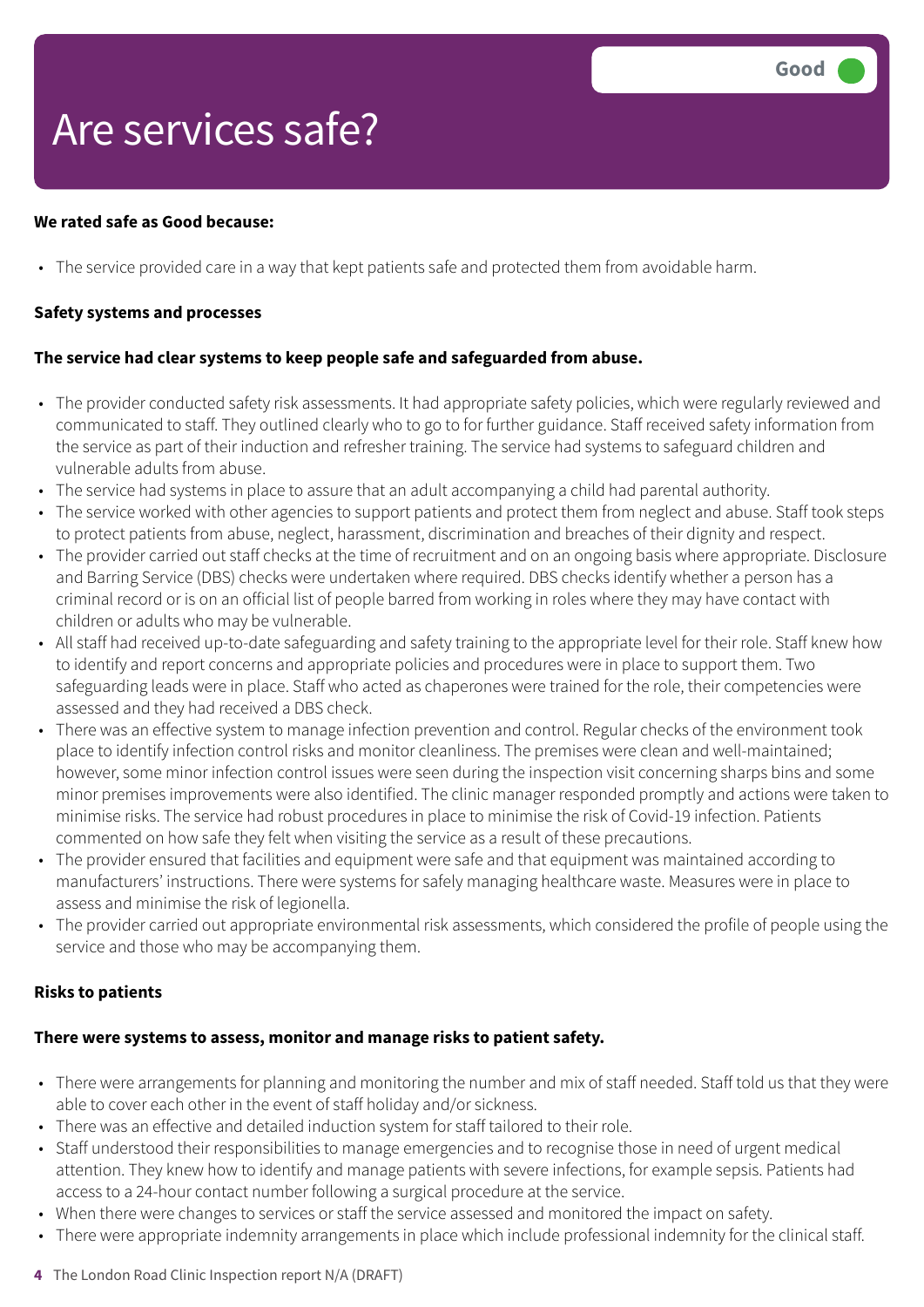### Are services safe?

• There were suitable medicines and equipment to deal with medical emergencies which were stored appropriately and checked regularly. We found one medicine that was out of date and this was immediately removed by staff. An alternative was already in stock.

#### **Information to deliver safe care and treatment**

#### **Staff had the information they needed to deliver safe care and treatment to patients.**

- Individual care records were written and managed in a way that kept patients safe. The care records we saw showed that information needed to deliver safe care and treatment was available to relevant staff in an accessible way.
- The service had systems for sharing information with staff and other agencies to enable them to deliver safe care and treatment.
- The service had a system in place to retain medical records in line with Department of Health and Social Care (DHSC) guidance in the event that they cease trading.
- Clinicians made appropriate and timely referrals in line with protocols and up to date evidence-based guidance.

#### **Safe and appropriate use of medicines**

#### **The service had reliable systems for appropriate and safe handling of medicines.**

- The systems and arrangements for managing medicines, including emergency medicines and equipment, minimised risks. The service kept prescription stationery securely and monitored its use.
- The service had not carried out regular medicines audits to ensure prescribing was in line with best practice guidelines for safe prescribing. The lead clinician monitored the performance of the other clinicians, but no specific prescribing audits were carried out. The clinic manager confirmed that the implementation of prescribing audits would be discussed at the service's next clinical governance meeting in October 2021.
- The service does not prescribe Schedule 2 and 3 controlled drugs (medicines that have the highest level of control due to their risk of misuse and dependence). Neither did they prescribe schedule 4 or 5 controlled drugs.
- Staff prescribed, administered or supplied medicines to patients and gave advice on medicines in line with legal requirements and current national guidance. Processes were in place for checking medicines and staff kept accurate records of medicines. Where there was a different approach taken from national guidance there was a clear rationale for this that protected patient safety.

#### **Track record on safety and incidents**

#### **The service had a good safety record.**

- There were comprehensive risk assessments in relation to safety issues.
- The service monitored and reviewed activity. This helped it to understand risks and gave a clear, accurate and current picture that led to safety improvements.

#### **Lessons learned and improvements made**

#### **The service learned and made improvements when things went wrong.**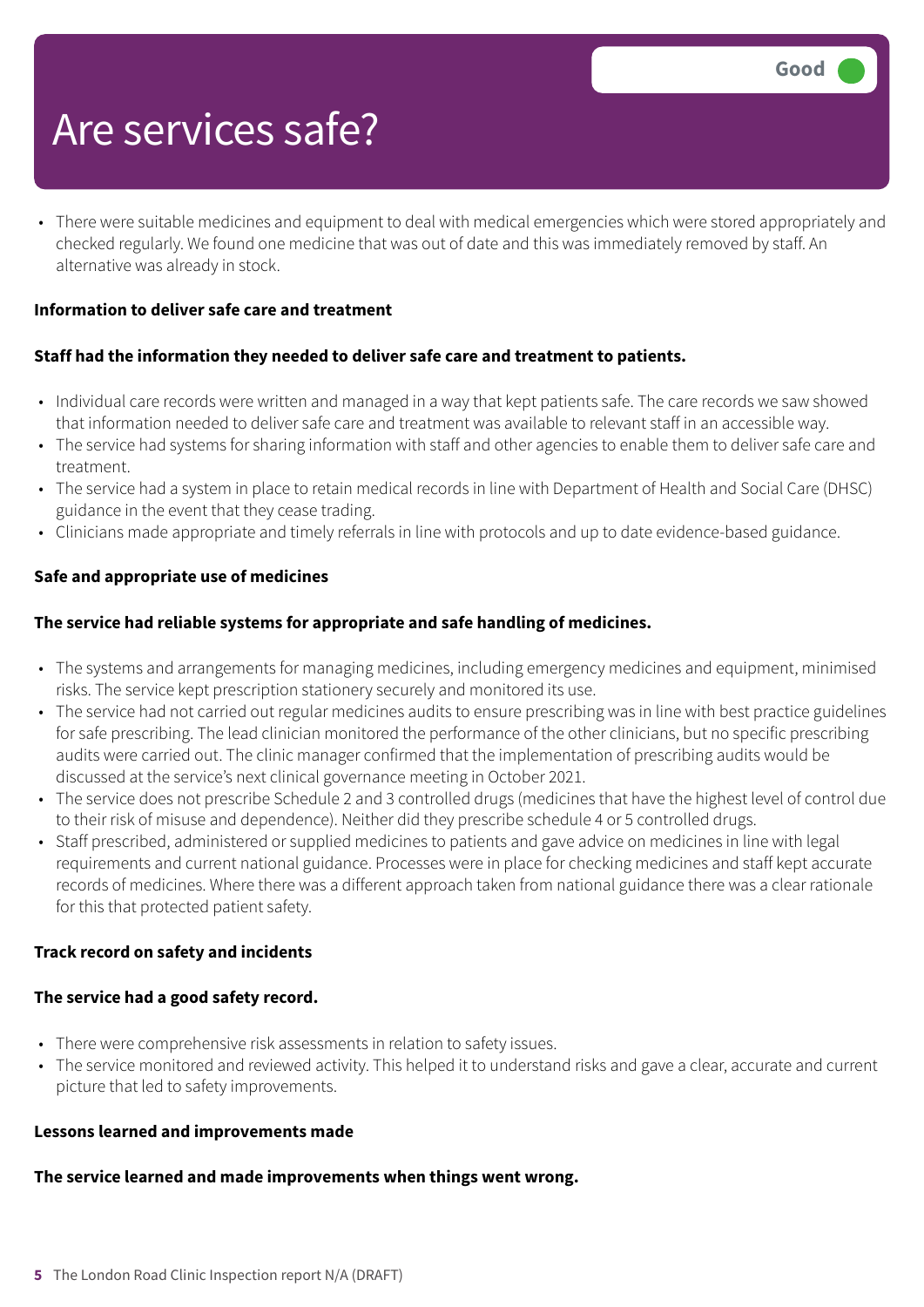### Are services safe?

- There was a system for recording and acting on significant events. Staff understood their duty to raise concerns and report incidents and near misses and confirmed that they would be comfortable doing this. However, no significant events or near misses had been reported. While we saw no evidence of significant events, staff confirmed that there would have been some events that could be defined as near misses. During our inspection, the clinic manager reviewed the policy and emailed all staff to encourage the reporting of near misses.
- The provider was aware of and complied with the requirements of the Duty of Candour. The provider encouraged a culture of openness and honesty. The service had systems in place for knowing about notifiable safety incidents.
- The service acted on and learned from external safety events as well as patient and medicine safety alerts. The service had an effective mechanism in place to disseminate alerts to all members of the team including sessional staff.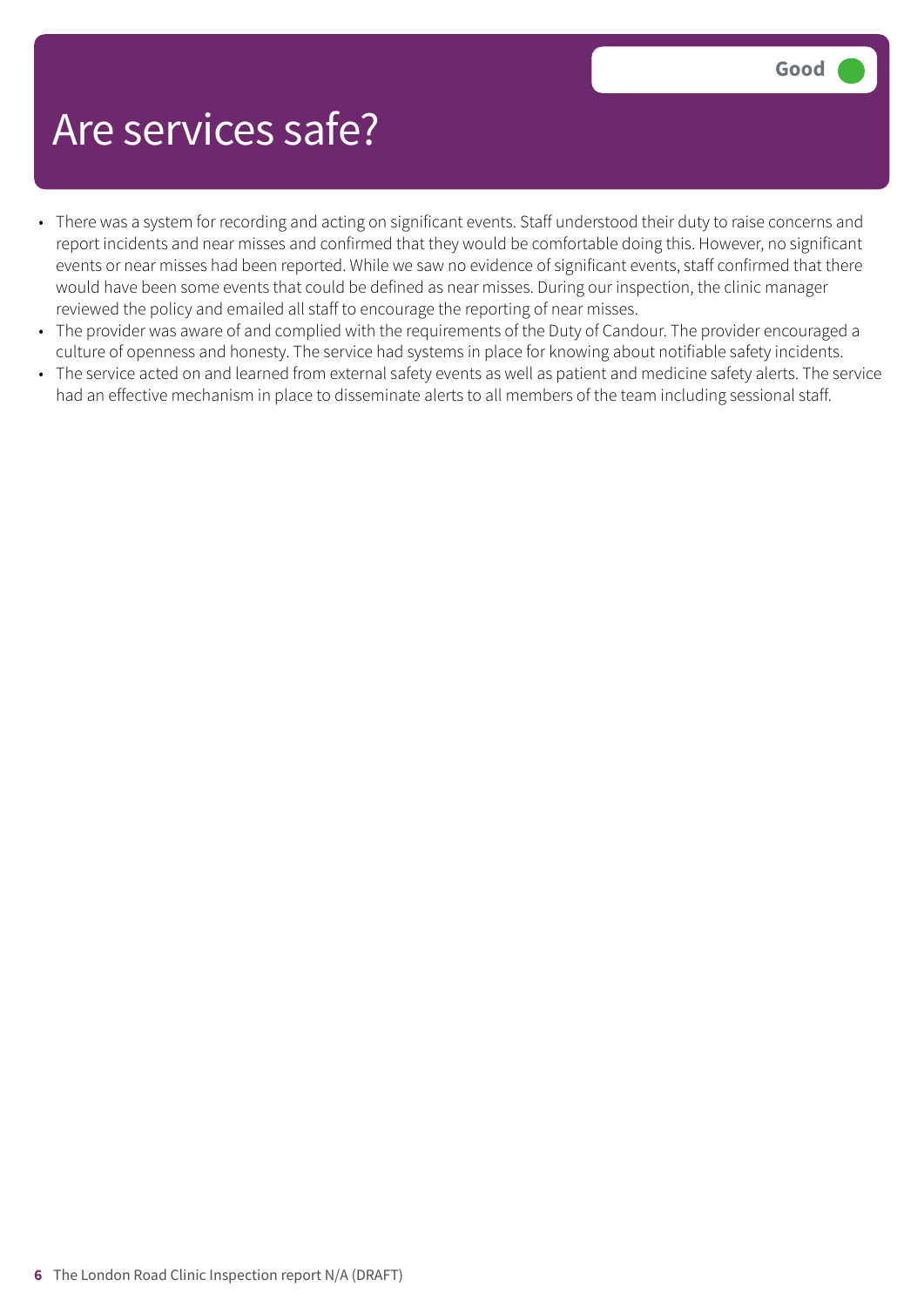# Are services effective?

#### **We rated effective as Good because:**

• Patients received effective care and treatment that met their needs.

#### **Effective needs assessment, care and treatment**

#### The provider had systems to keep clinicians up to date with current evidence-based practice. We saw evidence **that clinicians assessed needs and delivered care and treatment in line with current legislation, standards and guidance (relevant to their service).**

- The provider assessed needs and delivered care in line with relevant and current evidence-based guidance and standards such as the National Institute for Health and Care Excellence (NICE) best practice guidelines. Two of the service's clinical directors are Medical Advisory Committee chairs at local private hospitals and we were told that information on national guidance was cascaded to the London Road Clinic. Another of the service's clinical directors is president of British Society of Otology and contributes to national guidance which they also cascade to the service.
- Patients' immediate and ongoing needs were fully assessed. Where appropriate this included their clinical needs and their mental and physical wellbeing.
- Clinicians had enough information to make or confirm a diagnosis.
- We saw no evidence of discrimination when making care and treatment decisions.
- Arrangements were in place to deal with repeat patients. Patients were offered a range of appointments to support continuity of care where appropriate.
- Staff assessed and managed patients' pain where appropriate.
- Staff told us that they carried out balance testing which is not currently available in any other private facility in Leicestershire and is carried out by experienced scientists.

#### **Monitoring care and treatment**

#### **The service was actively involved in quality improvement activity**.

- The service used information about care and treatment to make improvements. The service made improvements through the use of completed audits. The service was participating in a national audit/research project of the effectiveness of treatments for patients with Meniere's disease.
- Staff also shared practice in the quarterly clinical governance meetings and in their roles at local NHS and private hospitals.

#### **Effective staffing**

#### **Staff had the skills, knowledge and experience to carry out their roles.**

- All staff were appropriately qualified. The provider had an induction programme for all newly appointed staff.
- Relevant professionals (medical and nursing) were registered with the General Medical Council (GMC) and Nursing and Midwifery Council (NMC) and were up to date with revalidation.
- The provider understood the learning needs of staff and provided protected time and training to meet them. Up to date records of skills, qualifications and training were maintained. Staff were encouraged and given opportunities to develop.

#### **Coordinating patient care and information sharing**

**7** The London Road Clinic Inspection report N/A (DRAFT)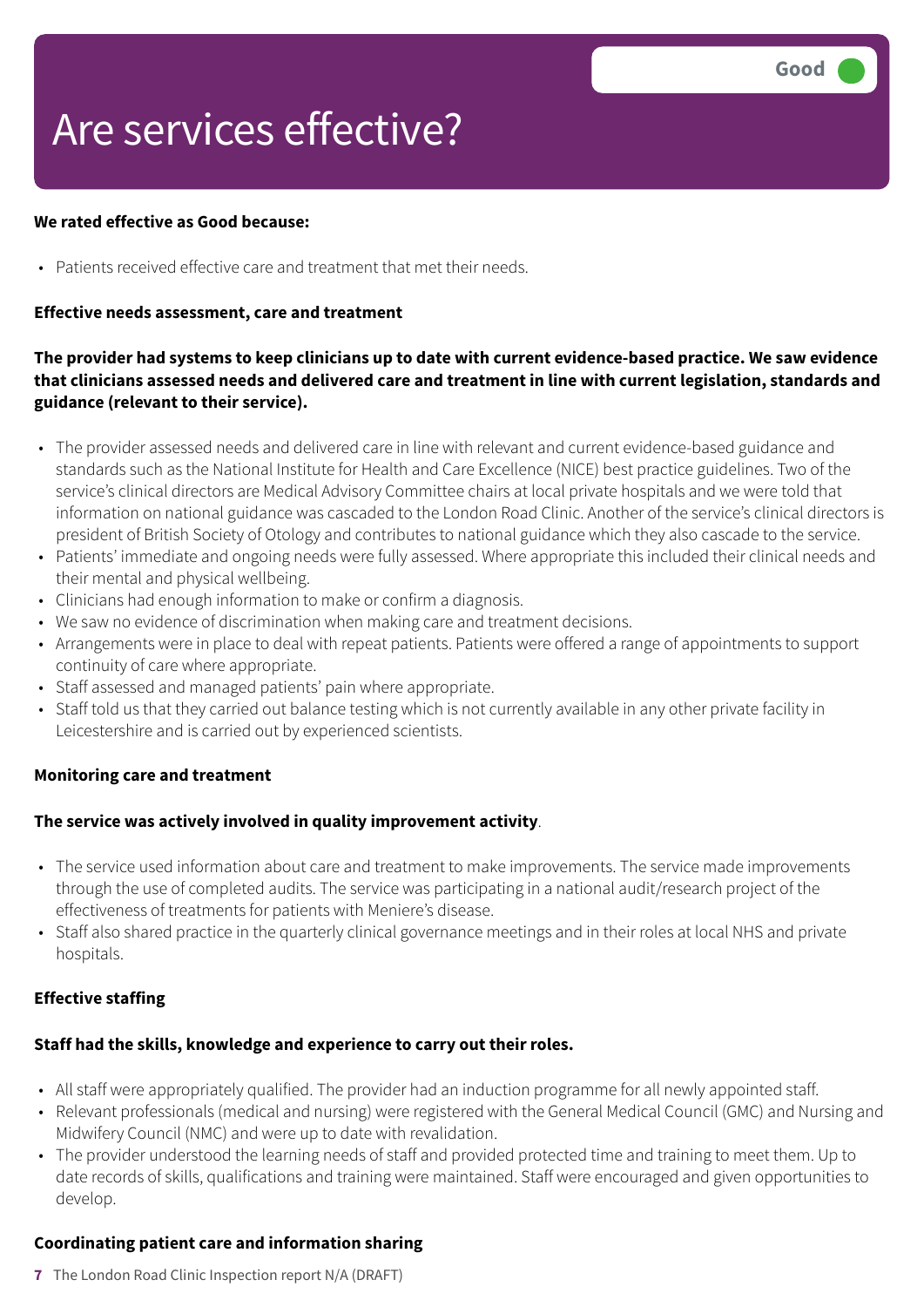# Are services effective?

#### **Staff worked together, and worked well with other organisations, to deliver effective care and treatment.**

- Patients received coordinated and person-centred care. Staff referred to, and communicated effectively with, other services when appropriate.
- Before providing treatment, doctors at the service ensured they had adequate knowledge of the patient's health, any relevant test results and their medicines history.
- All patients were asked for consent to share details of their consultation and any medicines prescribed with their registered GP on each occasion they used the service.
- Where patients agreed to share their information, we saw evidence of letters sent to their registered GP in line with GMC guidance.
- Patient information was shared appropriately (this included when patients moved to other professional services), and the information needed to plan and deliver care and treatment was available to relevant staff in a timely and accessible way. There were clear and effective arrangements for following up on people who had been referred to other services.

#### **Supporting patients to live healthier lives**

#### **Staff were consistent and proactive in empowering patients and supporting them to manage their own health and maximise their independence.**

- Where appropriate, staff gave people advice so they could self-care.
- Risk factors were identified, highlighted to patients and where appropriate highlighted to their normal care provider for additional support.
- Where patients needs could not be met by the service, staff redirected them to the appropriate service for their needs.

#### **Consent to care and treatment**

#### **The service obtained consent to care and treatment in line with legislation and guidance.**

- Staff understood the requirements of legislation and guidance when considering consent and decision making.
- Staff supported patients to make decisions. Where appropriate, they assessed and recorded a patient's mental capacity to make a decision.
- The service monitored the process for seeking consent appropriately. Regular clinical record audits took place which included a review of consent documentation.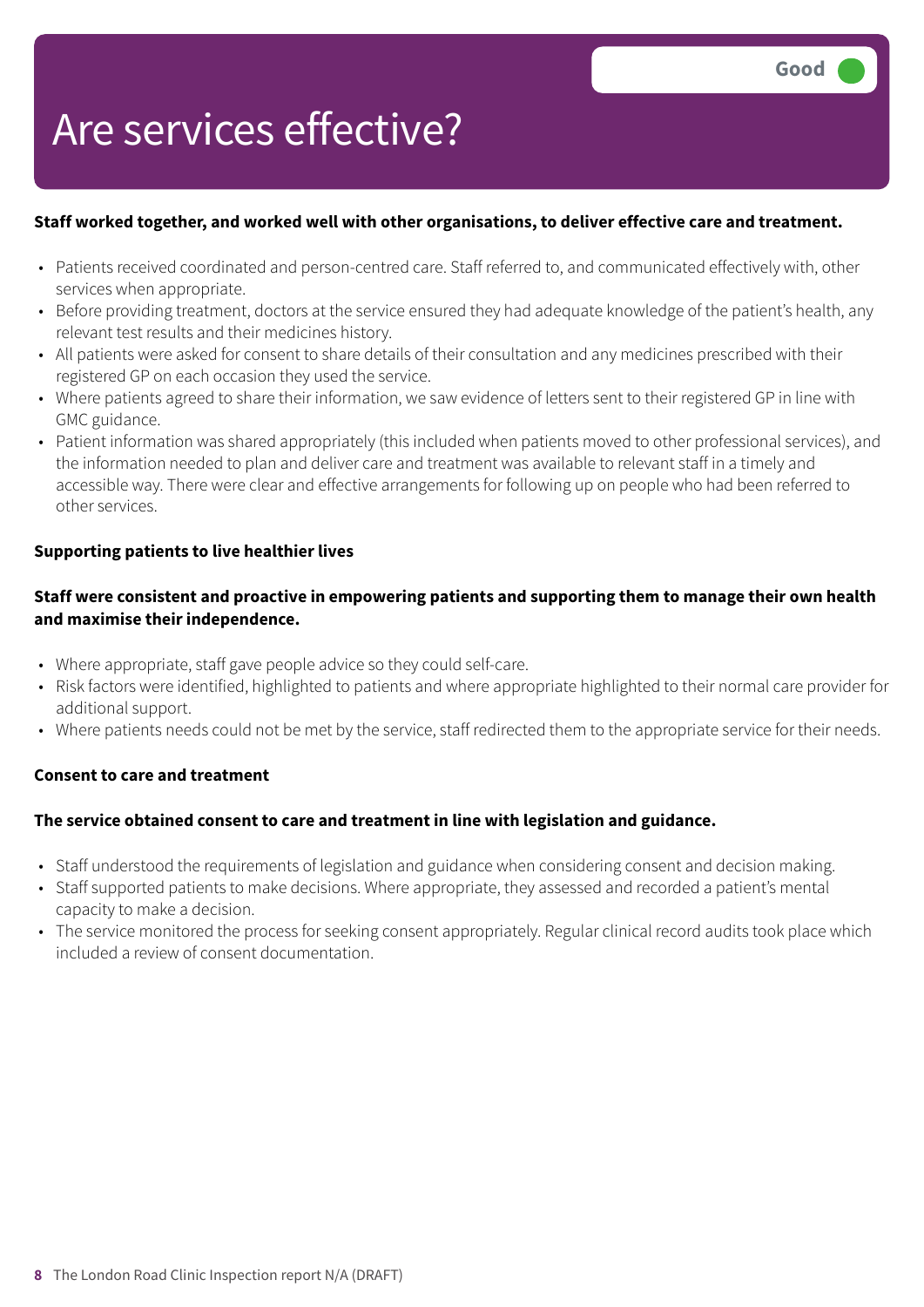### Are services caring?

#### **We rated caring as Good because:**

• Staff treated patients with kindness and respect and involved them in decisions about their care.

#### **Kindness, respect and compassion**

#### **Staff treated patients with kindness, respect and compassion.**

- The service sought feedback on the quality of clinical care patients received. Patients were contacted after each appointment and invited to feedback on the service provided.
- Feedback from patients was very positive about the way staff treated them.
- Staff understood patients' personal, cultural, social and religious needs. They displayed an understanding and non-judgmental attitude to all patients.
- The service gave patients timely support and information.

#### **Involvement in decisions about care and treatment**

#### **Staff helped patients to be involved in decisions about care and treatment.**

- Interpretation services were available for patients who did not have English as a first language. Information leaflets were available in braille, large print and other languages and during the inspection the clinic manager sourced easy read formats, to help patients be involved in decisions about their care.
- Patients commented that they felt listened to and supported by staff and had sufficient time during consultations to make an informed decision about the choice of treatment available to them.
- For patients with learning disabilities or complex social needs family, carers or social workers were appropriately involved.
- Staff communicated with people in a way that they could understand, for example, communication aids were available. The clinic manager was learning British Sign Language with plans to make the training available more widely to staff.

#### **Privacy and Dignity**

#### **The service respected patients' privacy and dignity.**

- Staff recognised the importance of people's dignity and respect.
- Staff knew that if patients wanted to discuss sensitive issues or appeared distressed they could offer them a private room to discuss their needs.
- Patients commented that their privacy and dignity were respected by staff.
- Consultation and treatment rooms were arranged to ensure that patients' privacy and dignity could be protected by staff.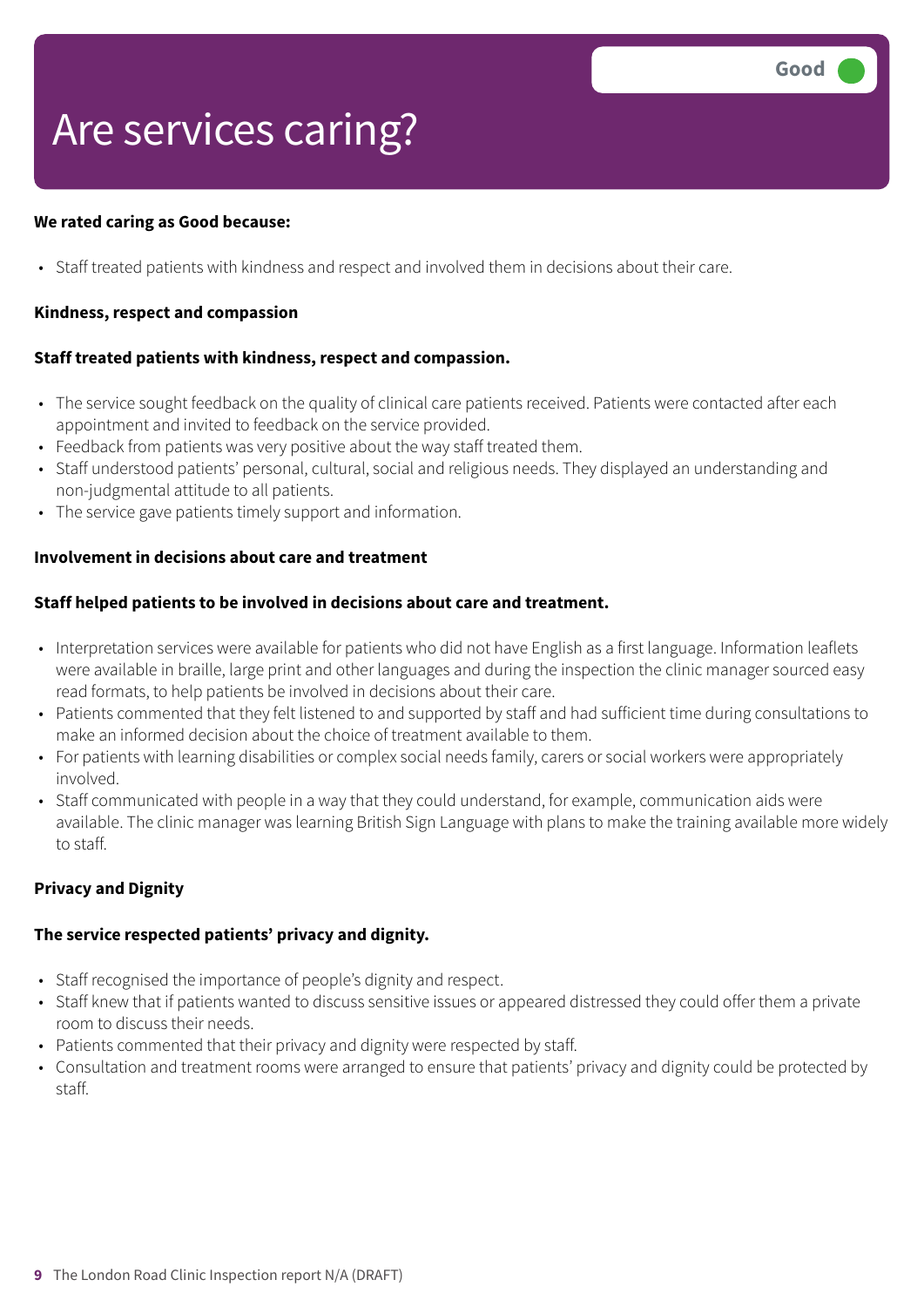### Are services responsive to people's needs?

#### **We rated responsive as Good because:**

• The practice organised services to meet patients' needs. Patients could access care and treatment in a timely way. This had continued during the Covid-19 pandemic.

#### **Responding to and meeting people's needs**

#### The service organised and delivered to meet patients' needs. It took account of patient needs and preferences.

- The provider understood the needs of their patients and improved services in response to those needs. Staff told us that they noticed an increased level of patients suffering from tinnitus so were working with one of their audiologists to offer an additional tinnitus therapy clinic to support the increased demand for this service.
- They also told us that they have found there to be an increased need for providing individually customised therapy to include vestibular rehabilitation, clinical hypnotherapy, mind coaching depending upon the patient's requirements and preferences and needs. One of the service's audiologists had expanded their practice to offer a holistic approach for patients with vestibular disorders who were struggling with issues involving stress or anxiety.
- The facilities and premises were appropriate for the services delivered.
- Reasonable adjustments had been made so that people in vulnerable circumstances could access and use services on an equal basis to others. Consultation and treatment rooms were available on the ground floor and wheelchair access was possible in all ground floor patient areas. A hearing loop was also in place.

#### **Timely access to the service**

#### Patients were able to access care and treatment from the service within an appropriate timescale for their **needs.**

- Patients had timely access to initial assessment, test results, diagnosis and treatment.
- Waiting times, delays and cancellations were minimal and managed appropriately.
- Patients with the most urgent needs had their care and treatment prioritised.
- Patients reported that the appointment system was easy to use.
- Referrals and transfers to other services were undertaken in a timely way.

#### **Listening and learning from concerns and complaints**

#### **The service took complaints and concerns seriously and responded to them appropriately to improve the quality of care.**

- Information about how to make a complaint or raise concerns was available. This included a specific young person's complaints leaflet. Staff treated patients who made complaints compassionately.
- The service informed patients of any further action that may be available to them should they not be satisfied with the response to their complaint.
- The service had complaint policy and procedures in place. The service learned lessons from individual concerns, complaints and from analysis of trends. It acted as a result to improve the quality of care and information provided to patients about their care. We saw that responses to complaints were timely and appropriate.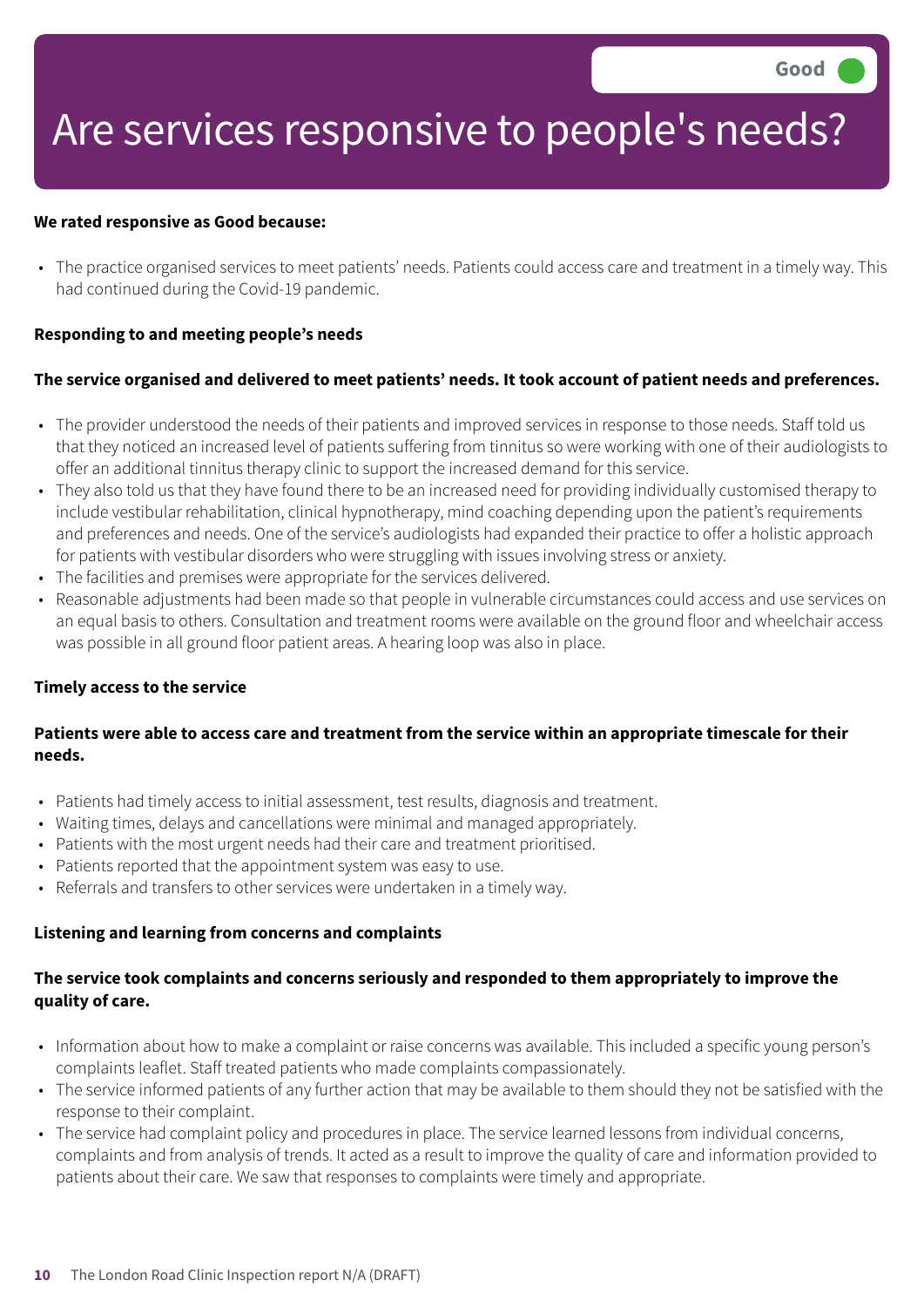### Are services responsive to people's needs?

• The provider's complaints policy and patient information referred to an incorrect organisation for patients to contact if unhappy with how the provider had responded to their complaint. During the inspection the clinic manager amended the policy and patient information to show the correct details and also applied to join the Independent Sector Complaints Adjudication Service (ISCAS). ISCAS provides independent adjudication on complaints about ISCAS subscribers and is a voluntary subscriber scheme for independent healthcare providers.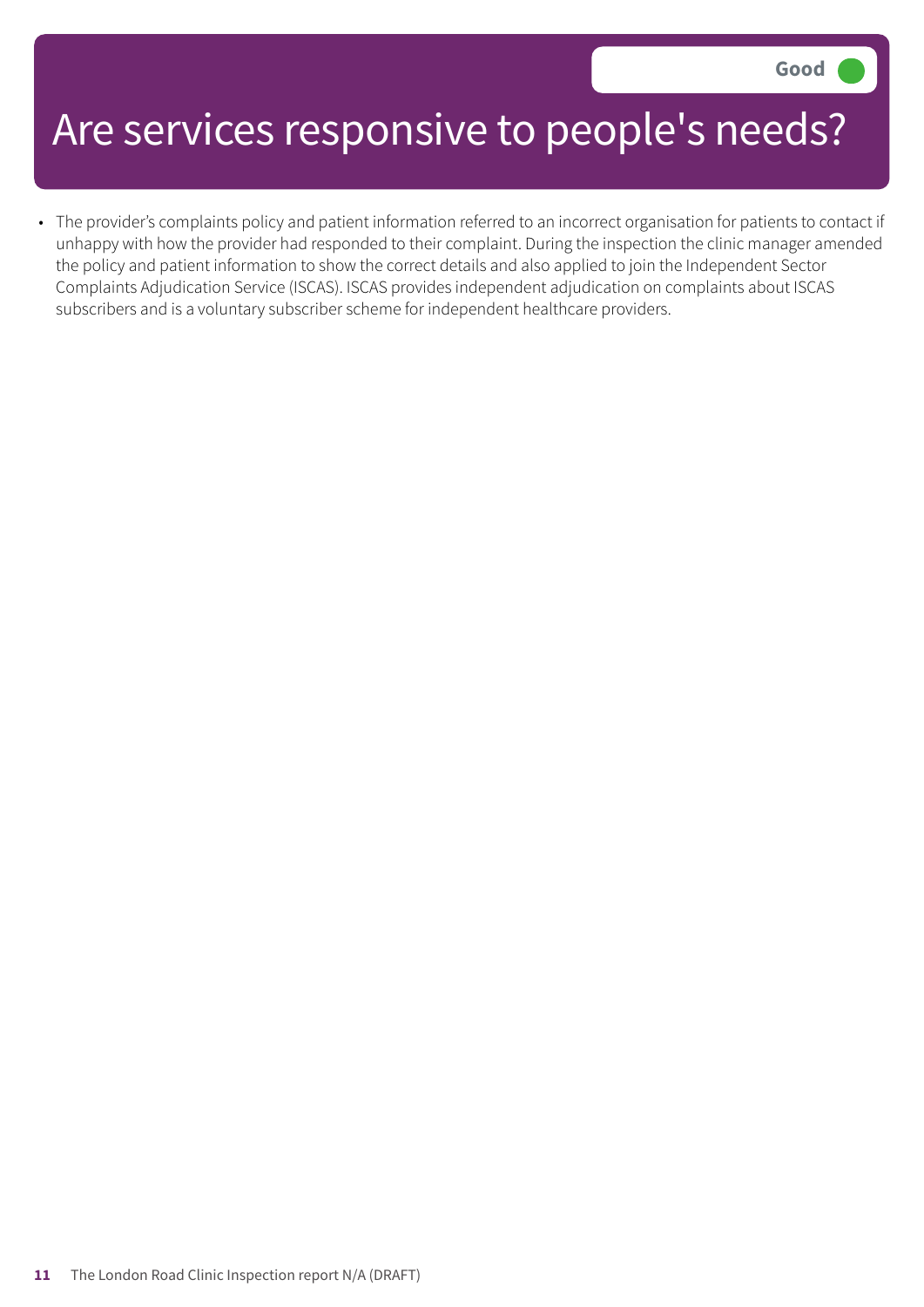### Are services well-led?

#### **We rated well-led as Good because:**

• Effective systems and processes were in place to ensure good governance in accordance with the fundamental standards of care.

#### **Leadership capacity and capability**

#### **Leaders had the capacity and skills to deliver high-quality, sustainable care.**

- Leaders were knowledgeable about issues and priorities relating to the quality and future of services. They understood the challenges and were addressing them.
- Leaders at all levels were visible and approachable. They worked closely with staff and others to make sure they prioritised compassionate and inclusive leadership. Staff confirmed this.
- The provider had effective processes to develop leadership capacity and skills, including planning for the future leadership of the service.

#### **Vision and strategy**

#### The service had a clear vision and credible strategy to deliver high quality care and promote good outcomes for **patients.**

- There was a clear vision and set of values. The service's mission statement was, 'The London Road Clinic will provide high quality, evidence-based medicine to the general population by experienced ENT surgeons in a relaxed professional environment. Every patient, visitor and staff member will be treated with dignity and respect, as an individual in a friendly relaxed, supportive and highly confidential manner.'
- The service had a realistic strategy and supporting business plans to achieve priorities.
- Staff acted in line with the service's vision, values and strategy.
- The service monitored progress against delivery of the strategy.

#### **Culture**

#### **The service had a culture of high-quality sustainable care.**

- Staff felt respected, supported and valued. They were proud to work for the service.
- The service focused on the needs of patients.
- Leaders and managers acted on behaviour and performance inconsistent with the vision and values.
- Openness, honesty and transparency were demonstrated when responding to incidents and complaints. The provider was aware of and had systems to ensure compliance with the requirements of the duty of candour.
- Staff told us they could raise concerns and were encouraged to do so. They had confidence that these would be addressed. A whistleblowing policy was in place.
- There were processes for providing all staff with the development they need. This included appraisal and career development conversations. All staff received regular annual appraisals in the last year. An additional discussion had also taken place to support staff during the Covid-19 pandemic.
- Staff were supported to meet the requirements of professional revalidation where necessary. Clinical staff, including nurses, were considered valued members of the team. They were given protected time for professional time for professional development and evaluation of their clinical work.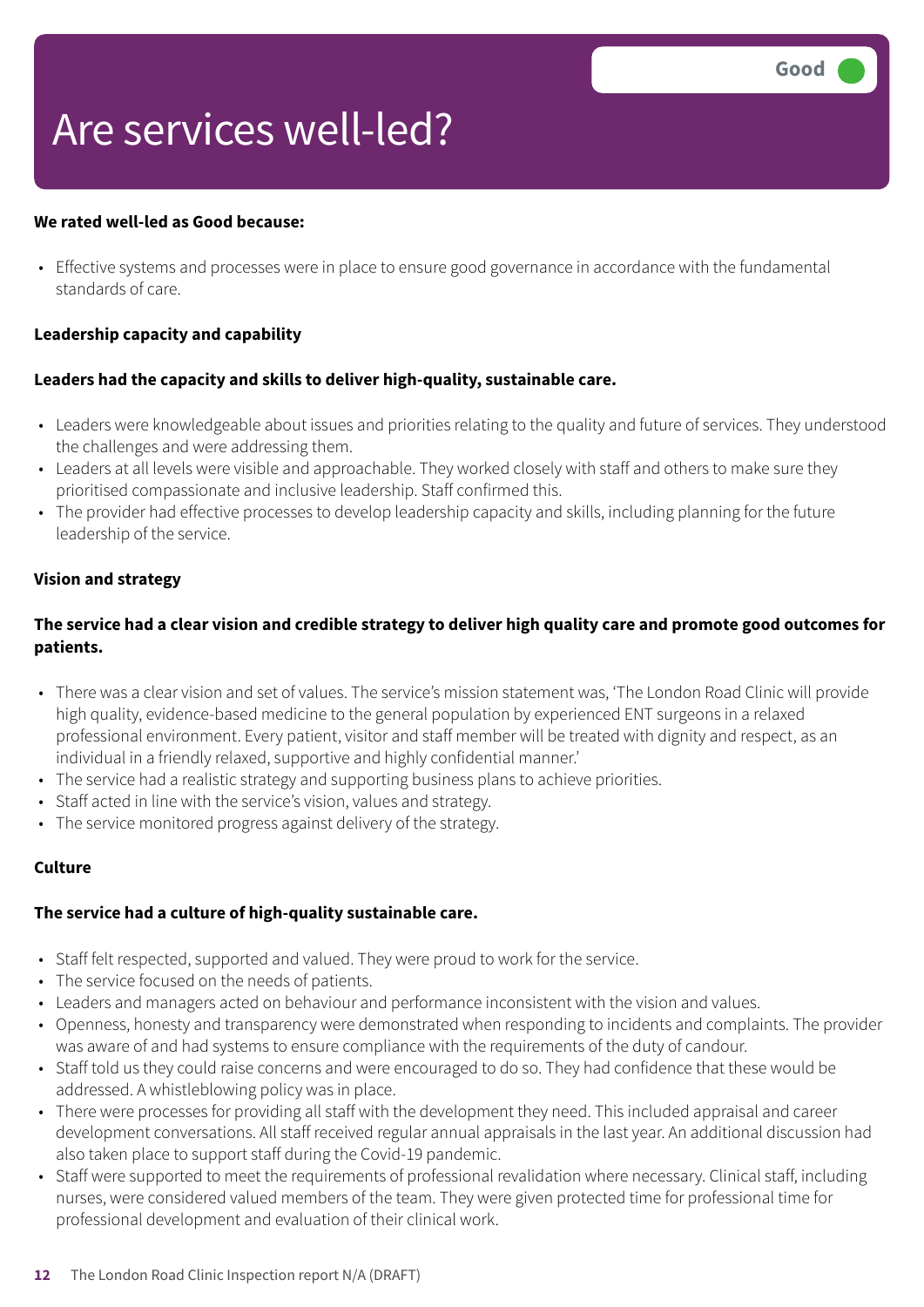### Are services well-led?

- There was a strong emphasis on the safety and well-being of all staff. A stress assessment had taken place and an action plan was being followed to address identified issues and to reduce stress amongst staff.
- The service actively promoted equality and diversity. It identified and addressed the causes of any workforce inequality. Staff had received equality and diversity training. Staff felt they were treated equally.
- There were positive relationships between staff and teams.

#### **Governance arrangements**

#### **There were clear responsibilities, roles and systems of accountability to support good governance and management.**

- Structures, processes and systems to support good governance and management were clearly set out, understood and effective. The governance and management of partnerships, joint working arrangements and shared services promoted interactive and co-ordinated person-centred care.
- Staff were clear on their roles and accountabilities
- Leaders had established proper policies, procedures and activities to ensure safety and assured themselves that they were operating as intended.
- The information used to monitor performance and the delivery of quality care was accurate and useful. There were plans to address any identified weaknesses.
- The service submitted data or notifications to external organisations as required.
- There were robust arrangements in line with data security standards for the availability, integrity and confidentiality of patient identifiable data, records and data management systems.

#### **Managing risks, issues and performance**

#### **There were clear and effective processes for managing risks, issues and performance.**

- There was an effective, process to identify, understand, monitor and address current and future risks including risks to patient safety.
- The service had processes to manage current and future performance. Performance of clinical staff could be demonstrated through audit of their consultations and referral decisions. Leaders had oversight of safety alerts, incidents, and complaints.
- Clinical audit had a positive impact on quality of care and outcomes for patients. There was clear evidence of action to change services to improve quality.
- The provider had plans in place and had trained staff for major incidents.

#### **Appropriate and accurate information**

#### **The service acted on appropriate and accurate information.**

- Quality and operational information was used to ensure and improve performance. Performance information was combined with the views of patients.
- Quality and sustainability were discussed in relevant meetings where all staff had sufficient access to information.

#### **Engagement with patients, the public, staff and external partners**